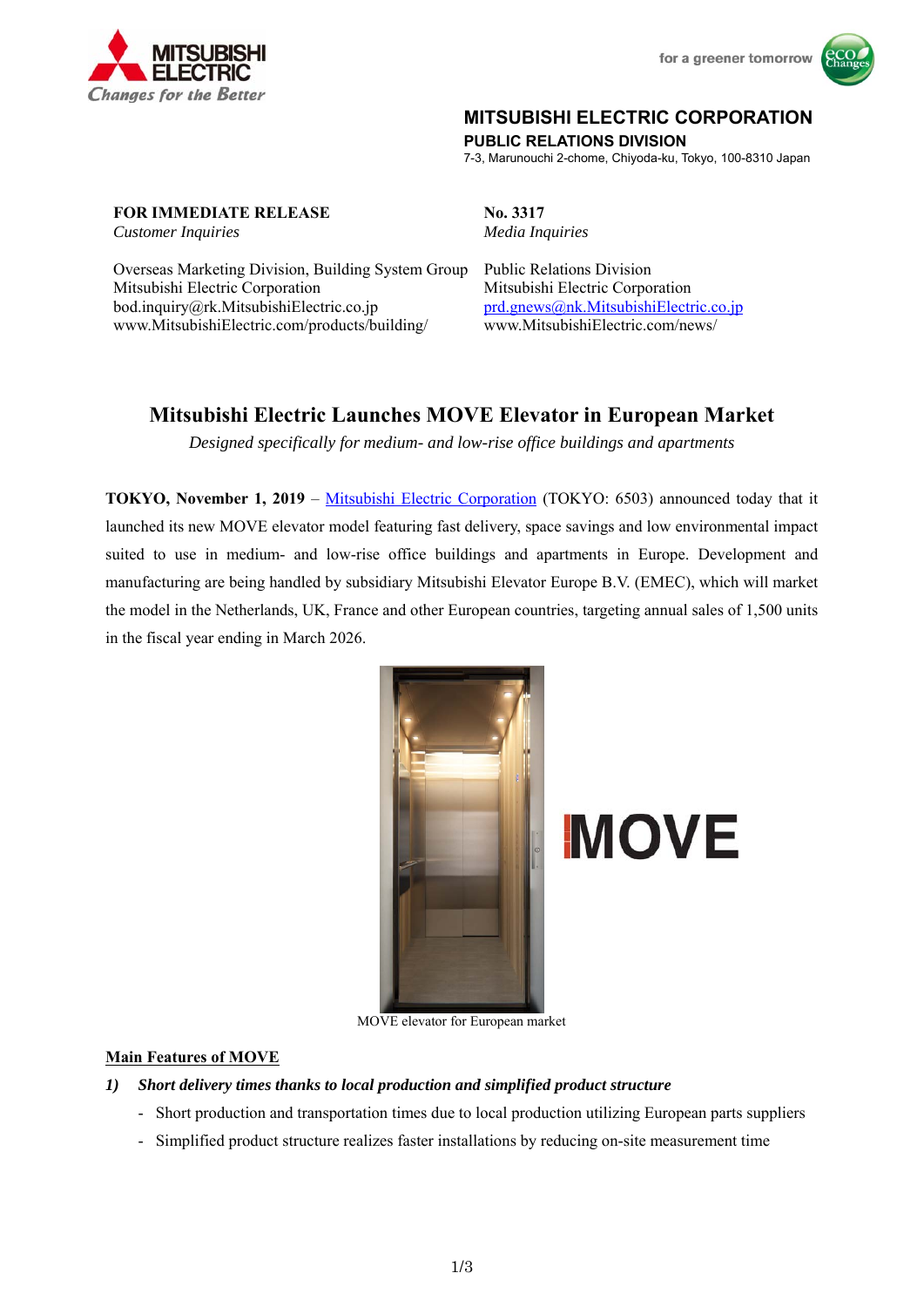#### *2) Eco-conscious product suited to European market demands*

- Product design based on Cradle to Cradle<sup>®\*</sup> concept of reducing impact throughout product lifecycle, from the selection of raw materials to end-of-service recycling
- Optimized for energy efficiency equivalent to top-level Class A<sup>\*\*</sup> rating of VDI 4707<sup>\*\*\*</sup> standard
- \* Manufacturing that supports global environment and biodiversity by eliminating the concept of waste to keep materials in a perpetual cycle of use and reuse, from one product to the next<br>Based on in-house research (typical specifications: Capacity 1,050kg, 6 stops, 1.0m/s). Actual classes are determined using

installed equipment and may vary depending on elevator/building specifications \*\*\* Elevator energy efficiency standard published by the Association of German Engineers. Classifications ranging from A (highest) to G indicate energy performance

#### **Launch Overview**

| Product name | Use       | Capacity<br>(Persons)        | Speed                | Launch              | Price    |
|--------------|-----------|------------------------------|----------------------|---------------------|----------|
| MOVE         | Passenger | 630 to 1,050 kg<br>(8 to 14) | $1.0m/s$ or<br>.6m/s | November 1.<br>2019 | By quote |

### **Background**

The demand for elevators and escalators in the mature European market is stable, averaging about 140,000 new installations per year. So far, Mitsubishi Electric has been supplying this market with its NEXIEZ series elevators, which are manufactured in Japan and Thailand and targeted at mid-to-high-rise luxury hotels and office buildings. As such, demands for elevators offering short delivery times and space-saving designs for medium- and low-rise buildings still have not been met fully.

Mitsubishi Electric, aiming to expand its elevator business in Europe, has now launched its new MOVE model for medium- to low-rise office buildings and apartments. The launch reinforces the company's local lineup and strengthens product competitiveness by offering shorten delivery times and environmentally conscious product designs.

#### **Overview of EMEC**

| Company           | Mitsubishi Elevator Europe B.V.                                              |  |  |
|-------------------|------------------------------------------------------------------------------|--|--|
| Managing Director | Evert Visser                                                                 |  |  |
| Location          | Veenendaal, Utrecht Province, Netherlands                                    |  |  |
|                   | Mitsubishi Electric Corporation: 50%                                         |  |  |
| Ownership         | Mitsubishi Electric Building Techno-Service Co., Ltd.: 35%                   |  |  |
|                   | Mitsubishi Corporation: 15%                                                  |  |  |
| Capital           | 2.5 million Euro (approx. US\$ 3 million)                                    |  |  |
| Established       | June 1996                                                                    |  |  |
| Employees         | Approx. 190 (as of March 2019)                                               |  |  |
| <b>Business</b>   | Sales, manufacture, installation and maintenance of elevators and escalators |  |  |

*Cradle to Cradle is a registered trademark of MBDC, LLC.*